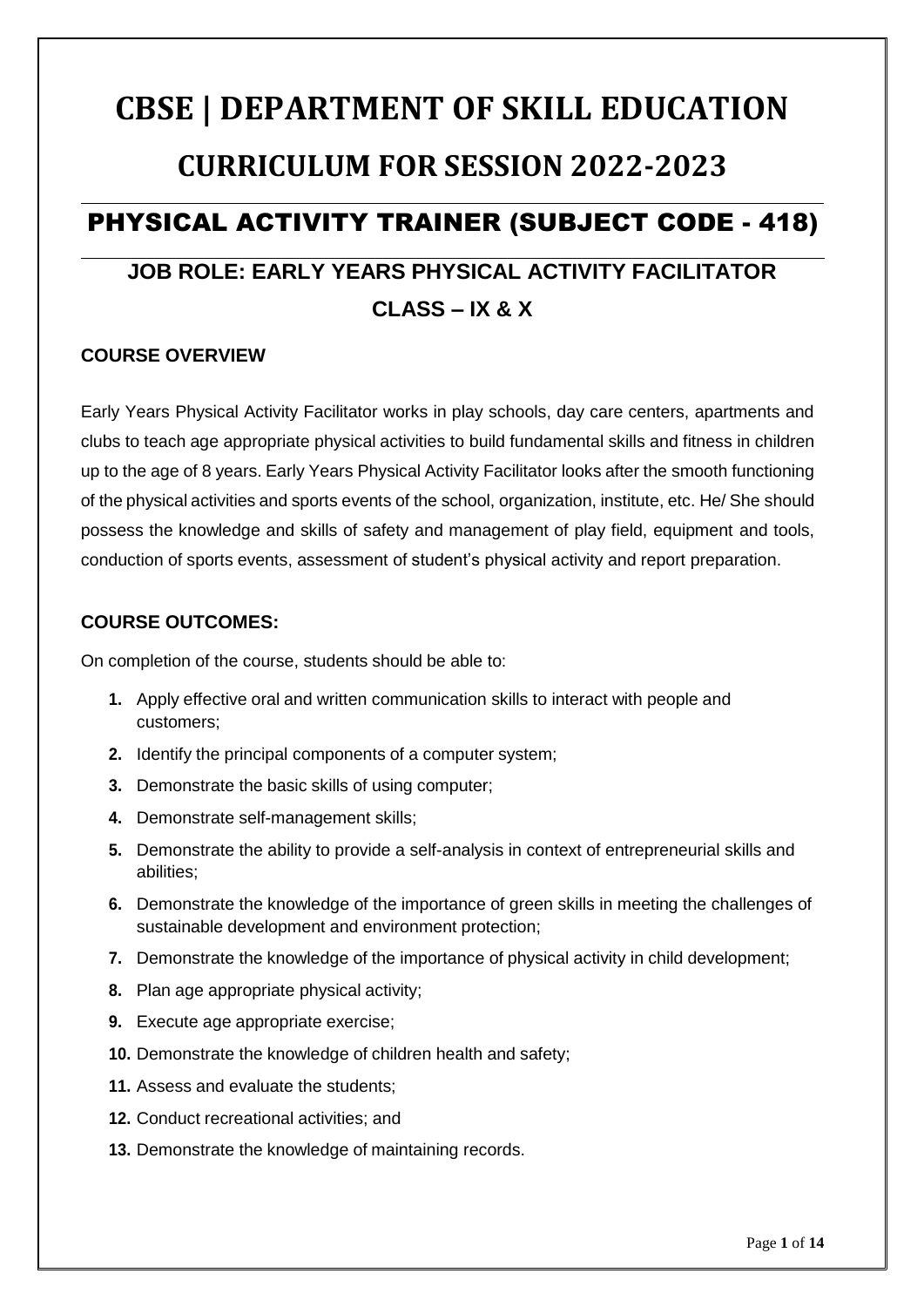### **COURSE REQUIREMENTS:**

The learner should have the basic knowledge of science.

### **COURSE DURATION:**

| 400 hrs.   |
|------------|
| $200$ hrs. |
| $200$ hrs. |
|            |

### **SCHEME OF UNITS**

.

| <b>CLASS</b>    | <b>THEORY</b> | <b>PRACTICAL</b> | <b>TOTAL</b> |
|-----------------|---------------|------------------|--------------|
| <b>Class IX</b> | 50 marks      | 50 marks         | 100 marks    |
| <b>Class X</b>  | 50 marks      | 50 marks         | 100 marks    |

This course is a planned sequence of instructions consisting of units meant for developing employability and vocational competencies of students of Class IX opting for skill subject along with other education subjects.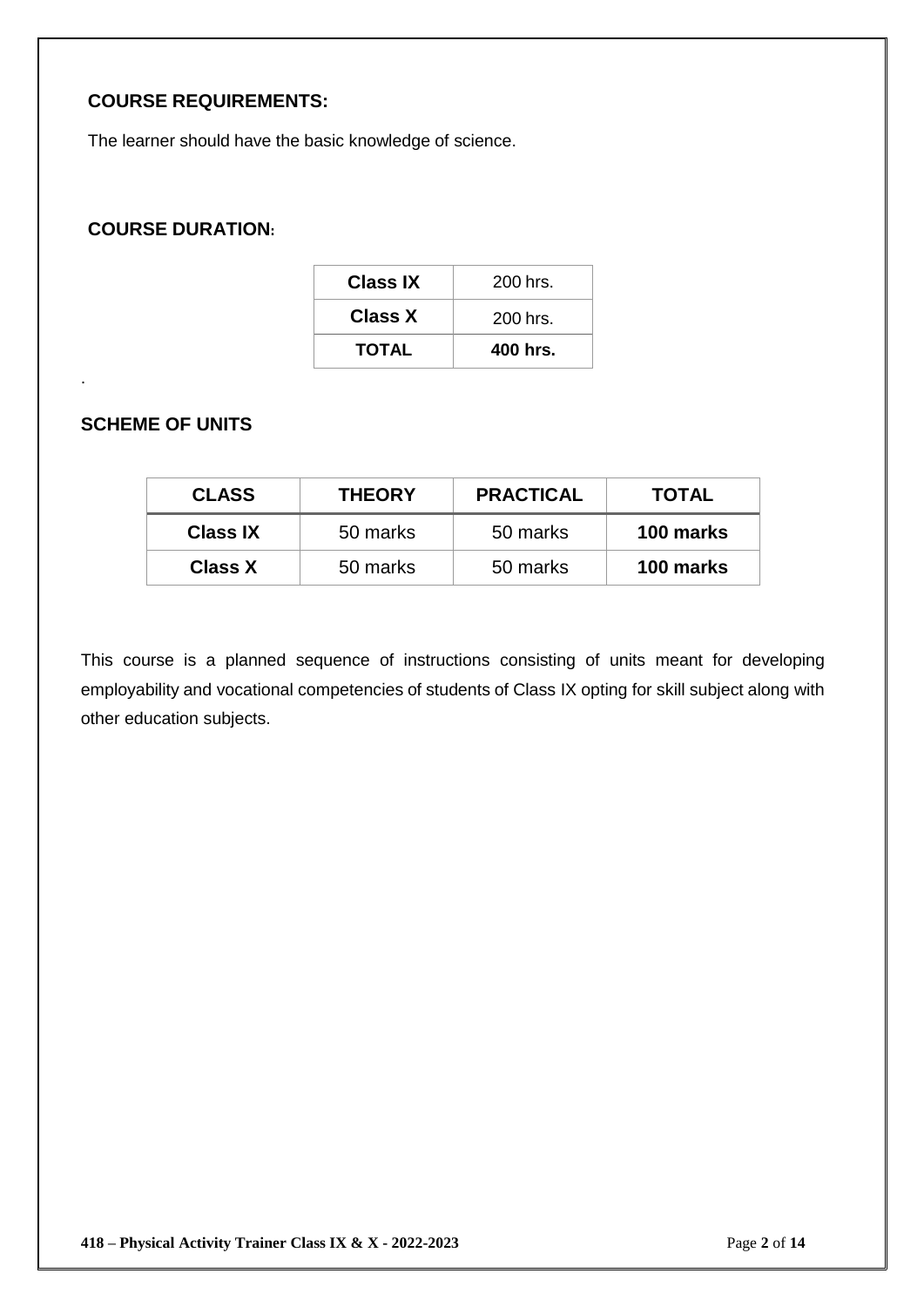# PHYSICAL ACTIVITY TRAINER (SUBJECT CODE - 418)

## **CLASS – IX (SESSION 2022-2023)**

**Total Marks: 100 (Theory-50 + Practical-50)**

|          | <b>UNITS</b>                                                        | <b>NO. OF HOURS</b><br>for Theory and<br><b>Practical</b> |                                | <b>MAX. MARKS</b><br>for Theory and<br><b>Practical</b> |
|----------|---------------------------------------------------------------------|-----------------------------------------------------------|--------------------------------|---------------------------------------------------------|
|          | <b>Employability Skills</b>                                         |                                                           |                                |                                                         |
|          | Unit 1: Communication Skills-I                                      |                                                           | 13                             | $\overline{2}$                                          |
|          | Unit 2:Self-management Skills-I                                     |                                                           | $\overline{7}$                 | $\overline{2}$                                          |
| Part A   | Unit 3: Information and Communication<br><b>Technology Skills-I</b> |                                                           | 13                             | $\overline{2}$                                          |
|          | Unit 4: Entrepreneurial Skills-I                                    |                                                           | 10                             | 2                                                       |
|          | Unit 5 : Green Skills-I                                             |                                                           | $\overline{7}$                 | 2                                                       |
|          | <b>Total</b>                                                        |                                                           | 50                             | 10                                                      |
|          | <b>Subject Specific Skills</b>                                      | <b>Theory</b><br>(In Hours)                               | <b>Practical</b><br>(In Hours) |                                                         |
|          | Unit 1: Role of Physical education in Child<br>Development          | 24                                                        | 15                             | 20                                                      |
| <u>ന</u> | Unit 2: Planning Age Appropriate Physical<br>Activity               | 15                                                        | 24                             |                                                         |
| Part     | Unit 3: Organizing Age Appropriate Physical<br><b>Activities</b>    | 16                                                        | 32                             | 20                                                      |
|          | Unit 4: Children Health and Safety                                  | 8                                                         | 16                             |                                                         |
|          | <b>Total</b>                                                        | 63                                                        | 87                             | 40                                                      |
|          | <b>Practical Work</b>                                               |                                                           |                                |                                                         |
|          | <b>Practical Examination</b>                                        |                                                           |                                | 15                                                      |
| art      | <b>Written Test</b>                                                 |                                                           |                                | 10                                                      |
| ௨        | Viva Voce                                                           |                                                           |                                | 10                                                      |
|          | <b>Total</b>                                                        |                                                           |                                | 35                                                      |
|          | <b>Project Work/ Field Visit</b>                                    |                                                           |                                |                                                         |
|          | <b>Practical File/ Student Portfolio</b>                            |                                                           |                                | 10                                                      |
| Part D   | Viva Voce                                                           |                                                           |                                | 05                                                      |
|          | <b>Total</b>                                                        |                                                           |                                | 15                                                      |
|          | <b>Grand Total</b>                                                  |                                                           | 200                            | 100                                                     |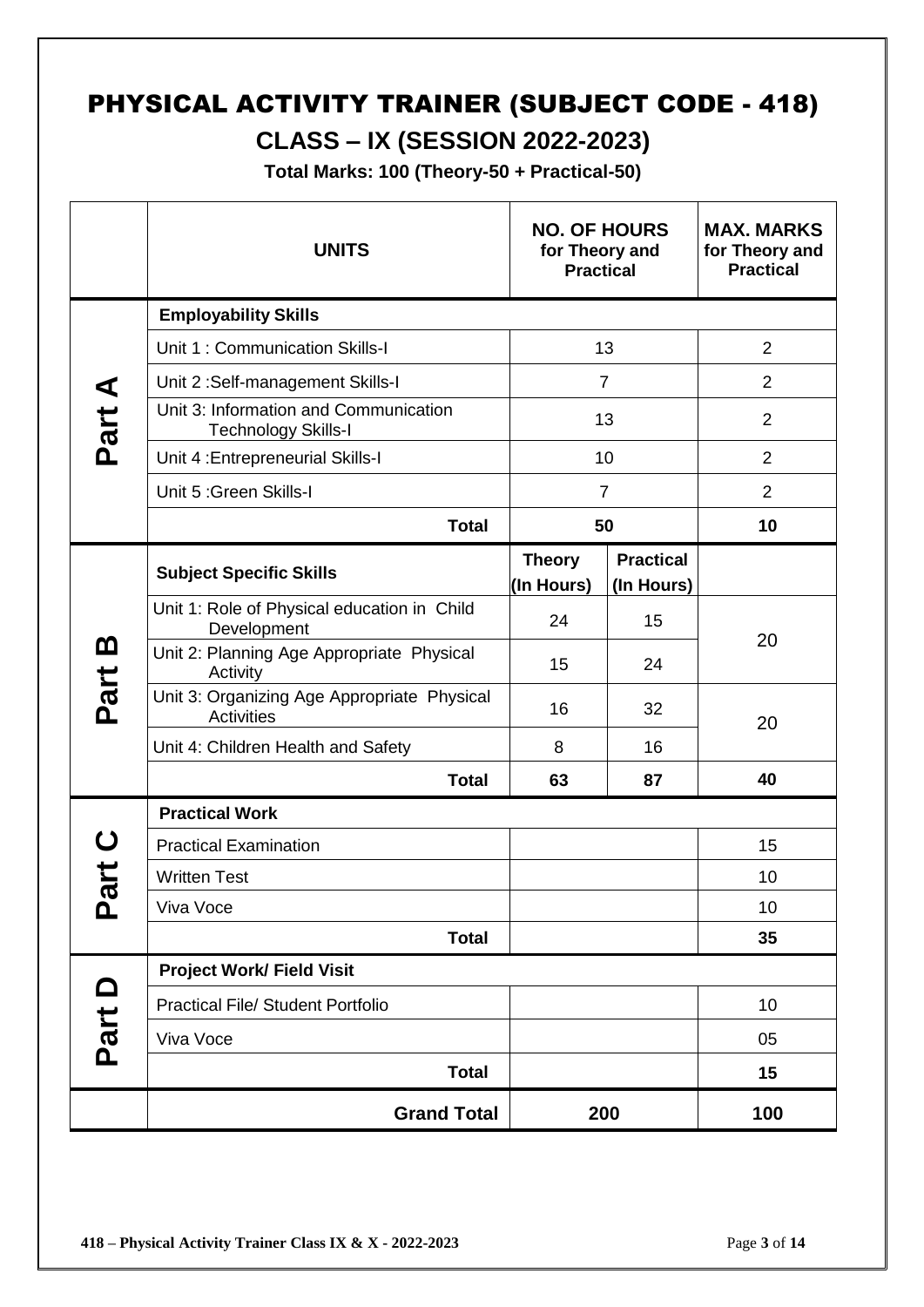### **DETAILED CURRICULUM/TOPICS FOR CLASS IX:**

### **PART-A: EMPLOYABILITY SKILLS**

| <b>S. No.</b> | <b>Units</b>                                              | <b>Duration in Hours</b> |
|---------------|-----------------------------------------------------------|--------------------------|
| 1.            | Unit 1: Communication Skills-I                            | 13                       |
| 2.            | Unit 2: Self-management Skills-I                          | 07                       |
| 3.            | Unit 3: Information and Communication Technology Skills-I | 13                       |
| 4.            | Unit 4: Entrepreneurial Skills-I                          | 10                       |
| 5.            | Unit 5: Green Skills-I                                    |                          |
|               | <b>TOTAL DURATION</b>                                     | 50                       |

**NOTE: Detailed Curriculum/ Topics to be covered under Part A: Employability Skills can be downloaded from CBSE website**.

### **PART-B – SUBJECT SPECIFIC SKILLS**

- Unit 1: Role of Physical Education in Child Development
- Unit 2: Planning Age Appropriate Physical Activity
- Unit 3: Organising Age Appropriate Physical Activities
- Unit 4: Children Health and Safety

### **UNIT-1: ROLE OF PHYSICAL EDUCATION IN CHILD DEVELOPMENT**

| <b>LEARNING</b><br><b>OUTCOME</b>                                        | <b>THEORY</b>                                                                                                                                                                                                                                                                                                   | <b>PRACTICAL</b>                                                                                                                                                                 |
|--------------------------------------------------------------------------|-----------------------------------------------------------------------------------------------------------------------------------------------------------------------------------------------------------------------------------------------------------------------------------------------------------------|----------------------------------------------------------------------------------------------------------------------------------------------------------------------------------|
| 1. Identify the<br>physical and<br>emotional<br>needs of the<br>children | 1. Domains for Early Childhood<br>Development - Physical, Emotional,<br>Social, Communicative, Adaptive, etc.<br>2. Development of fundamental motor<br>skills - gross and fine motor skills<br>3. Cognitive development<br>4. Psychosocial wellbeing<br>5. School readiness<br>6. Understanding child activity | 1. Prepare chart on<br>domain for early<br>childhood development<br>2. Prepare slide<br>presentation on<br>cognitive and<br>psychological wellbeing                              |
| 2. Identify factors<br>influencing<br>physical<br>activities             | 1. Demographic factors (socio-<br>economic status)<br>2. Biological factors (age, weight<br>status)<br>3. Psychological factors<br>4. Behavioural factors<br>5. Social-cultural factors<br>6. Environmental factors                                                                                             | 1. Group activity on<br>demonstration of factors<br>influencing physical<br>activities<br>2. Write a paragraph on<br>how Environmental<br>factors influence<br>physical activity |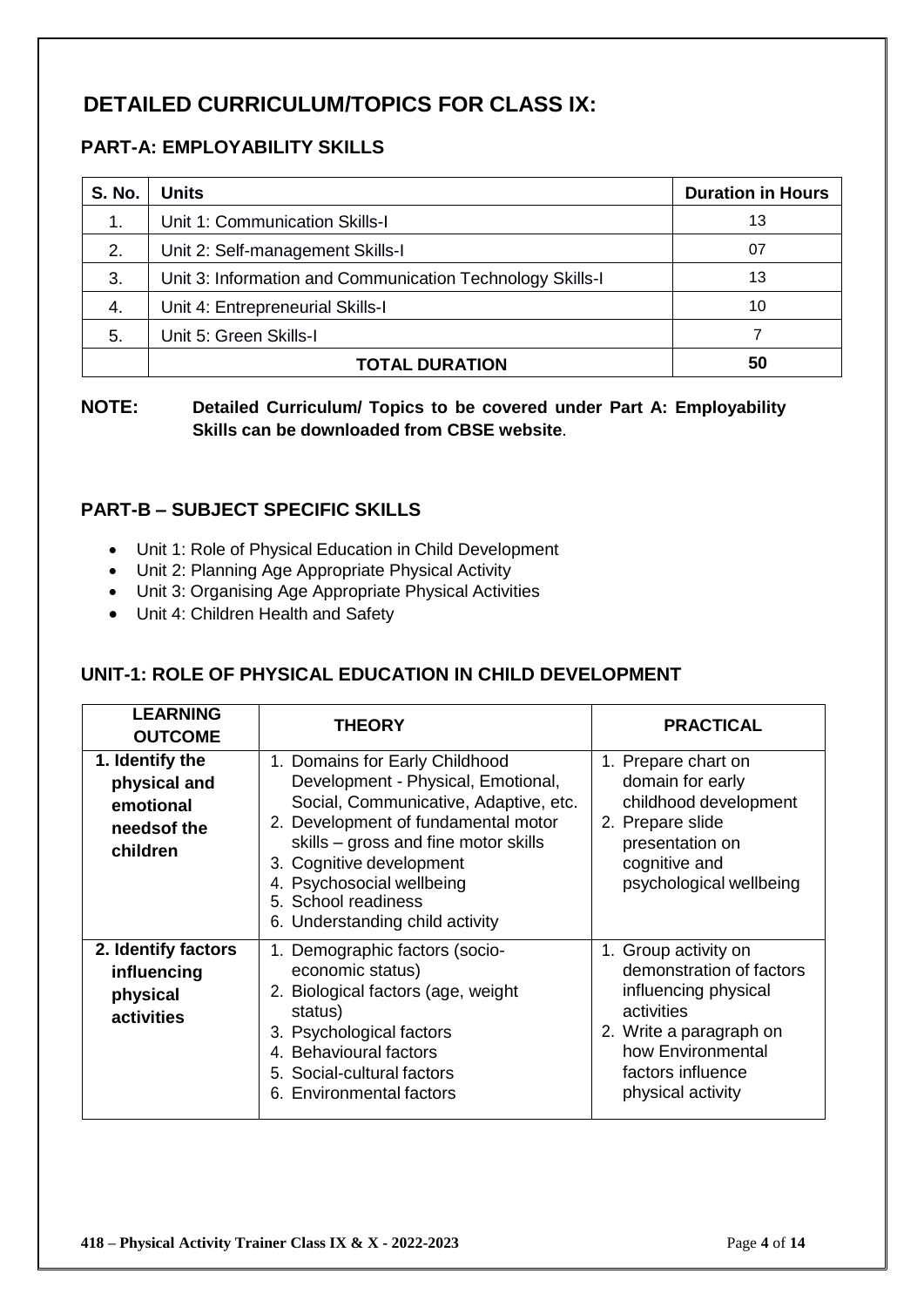| <b>LEARNING</b><br><b>OUTCOME</b> | <b>THEORY</b>                                                                                                                                                                                                                                            | <b>PRACTICAL</b>                                                                                                                                                                    |
|-----------------------------------|----------------------------------------------------------------------------------------------------------------------------------------------------------------------------------------------------------------------------------------------------------|-------------------------------------------------------------------------------------------------------------------------------------------------------------------------------------|
| 3. Plan physical<br>activities    | 1. Identifying physical activity sessions<br>(everyday activities, recreational<br>activities, sport)<br>2. Structuring physical activity sessions<br>3. Macro-planning<br>4. Meso-planning<br>5. Micro-planning<br>6. Weekly Planning<br>7. Lesson plan | 1. Prepare flow chart on<br>sequence of planning<br>cycle.<br>2. Write a lesson plan                                                                                                |
| 4. Conduct physical<br>activities | 1. Arranging play spaces<br>2. Props and equipment required for<br>physical activity sessions<br>3. Conducting physical activity<br>sessions                                                                                                             | 1. Write down brief note on<br>the importance of<br>equipment for<br>conducting physical<br>activities<br>2. Group discussion on<br>conducting Physical<br><b>Activity sessions</b> |

### **UNIT 2: PLANNING AGE APPROPRIATE PHYSICAL ACTIVITY**

| <b>LEARNING OUTCOME</b>                                                       | <b>THEORY</b>                                                                                                                                        | <b>PRACTICAL</b>                                                                                                                                                                               |
|-------------------------------------------------------------------------------|------------------------------------------------------------------------------------------------------------------------------------------------------|------------------------------------------------------------------------------------------------------------------------------------------------------------------------------------------------|
| 1. Plan activities for<br>increasing<br>physical strength<br>and coordination | 1. Resources required for<br>activities<br>2. Planning everyday activities<br>3. Planning recreational<br>activities<br>4. Planning sport activities | 1. List down the activities to be<br>planned for everyday physical<br>strength session<br>2. Draw the diagram of area<br>required for free play games<br>and list down<br>the equipment needed |
| 2. Plan activities for<br>developing cognitive<br><b>skills</b>               | 1. Cognitive skills – Reading,<br>Writing, Numeracy, etc.<br>2. Activities to be<br>organized - Games, Singing,<br>Dancing                           | 1. Prepare poster for the dancing<br>and singing activity<br>2. Discuss the various activities to<br>cognitive skills                                                                          |
| 3. Manage class                                                               | Designing time table<br>2. Understanding Duration of<br>activities as per learning<br>outcomes                                                       | 1. Prepare a time table for the<br>physical activity class<br>Discussion on setting time<br>2.<br>duration for different<br>activities                                                         |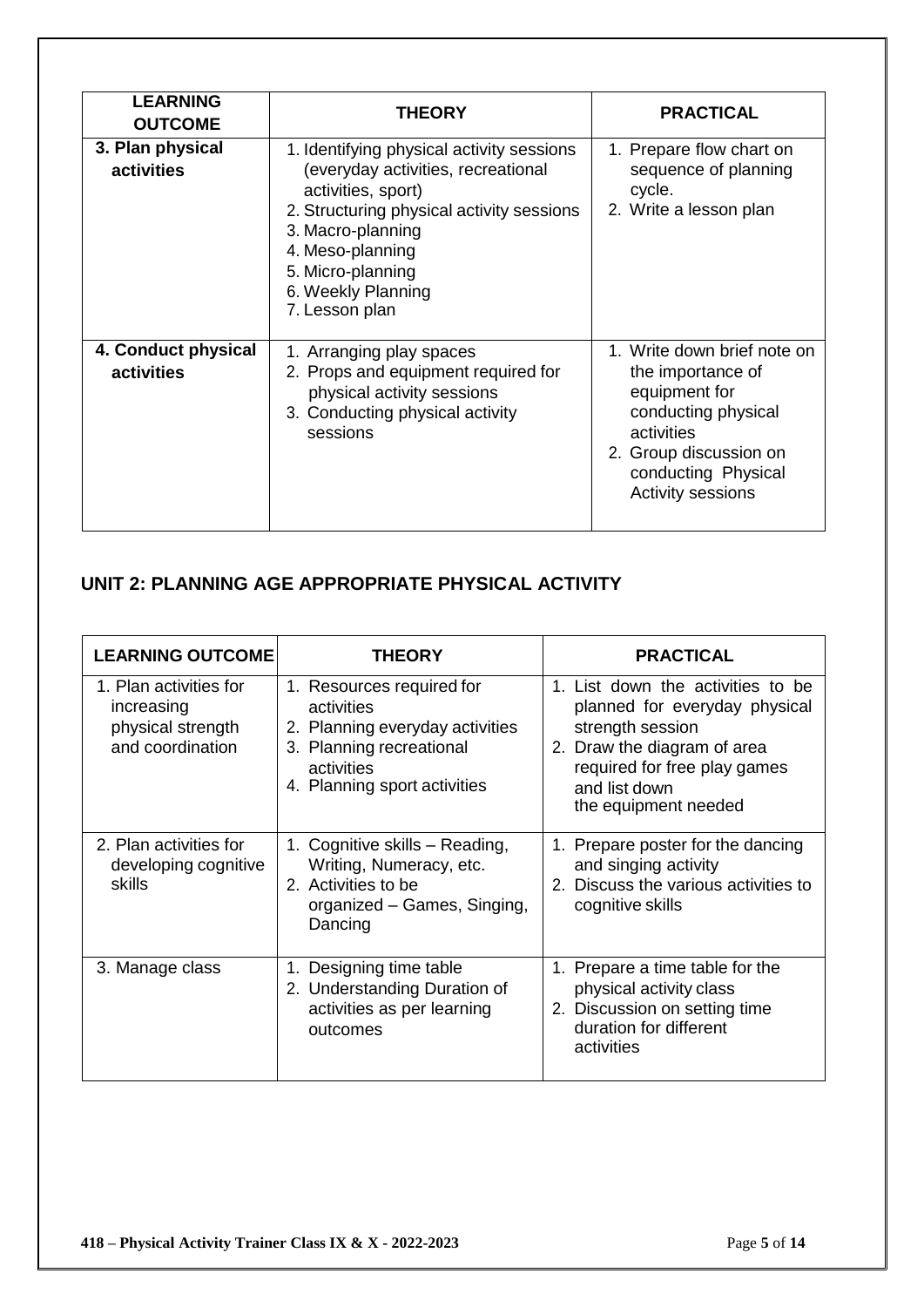### **UNIT 3: ORGANIZING AGE APPROPRIATE PHYSICAL ACTIVITIES**

| <b>LEARNING</b><br><b>OUTCOMES</b>              | <b>THEORY</b>                                                                                                                                 | <b>PRACTICAL</b>                                                                                                                                                                                                   |
|-------------------------------------------------|-----------------------------------------------------------------------------------------------------------------------------------------------|--------------------------------------------------------------------------------------------------------------------------------------------------------------------------------------------------------------------|
| 1. Identify games for<br>everyday<br>activities | 1. Fitness Activities<br>2. Specific sports training<br>3. Sports periods<br>4. Games                                                         | 1. Identification of games appropriate<br>for different classes and list them<br>down<br>2. Discussion on selection of games<br>for school                                                                         |
| 2. Organize sport<br>activities                 | 1. Sports days<br>2. Summer camp<br>3. Winter camp<br>4. Tournaments<br>Mass drills and display<br>5.<br>6. Programs for<br>parents and staff | 1. Prepare a poster for the invitation<br>of sports day and explain about<br>the sequence of games<br>2. Prepare list of activities that can<br>be conducted for the parents and<br>staff and discuss in the class |

### **UNIT 4: CHILDREN HEALTH AND SAFETY**

| <b>LEARNING OUTCOMES</b>                                                             | <b>THEORY</b>                                                                                                                                                                                                                     | <b>PRACTICAL</b>                                                                                                                                                             |
|--------------------------------------------------------------------------------------|-----------------------------------------------------------------------------------------------------------------------------------------------------------------------------------------------------------------------------------|------------------------------------------------------------------------------------------------------------------------------------------------------------------------------|
| 1. Demonstrate the<br>knowledge of child health<br>care and habits                   | 1. Child health<br>2. Factors influencing<br>child health and<br>hygiene<br>3. General Nutrition                                                                                                                                  | 1. Prepare a chart on Macro<br>and Micro nutrition<br>2. Prepare poster on<br>development of mental<br>health<br>3. Group discussion on factors<br>influencing child health  |
| 2. Describe the various<br>aspects of safety<br>management and<br>emergency response | Storage facility for the<br>1.<br>equipment<br>2. Safe acts and safety<br>measures in<br>playground<br>3. Safety aspects related<br>to use of equipment<br>4. Basic First Aid and<br>response to emergency<br>Exit protocol<br>5. | 1. Draw the diagram of storage<br>are of equipment<br>2. List down the safety aspects<br>for the use of equipment<br>3. Prepare a chart on PRICE-R<br>with relative pictures |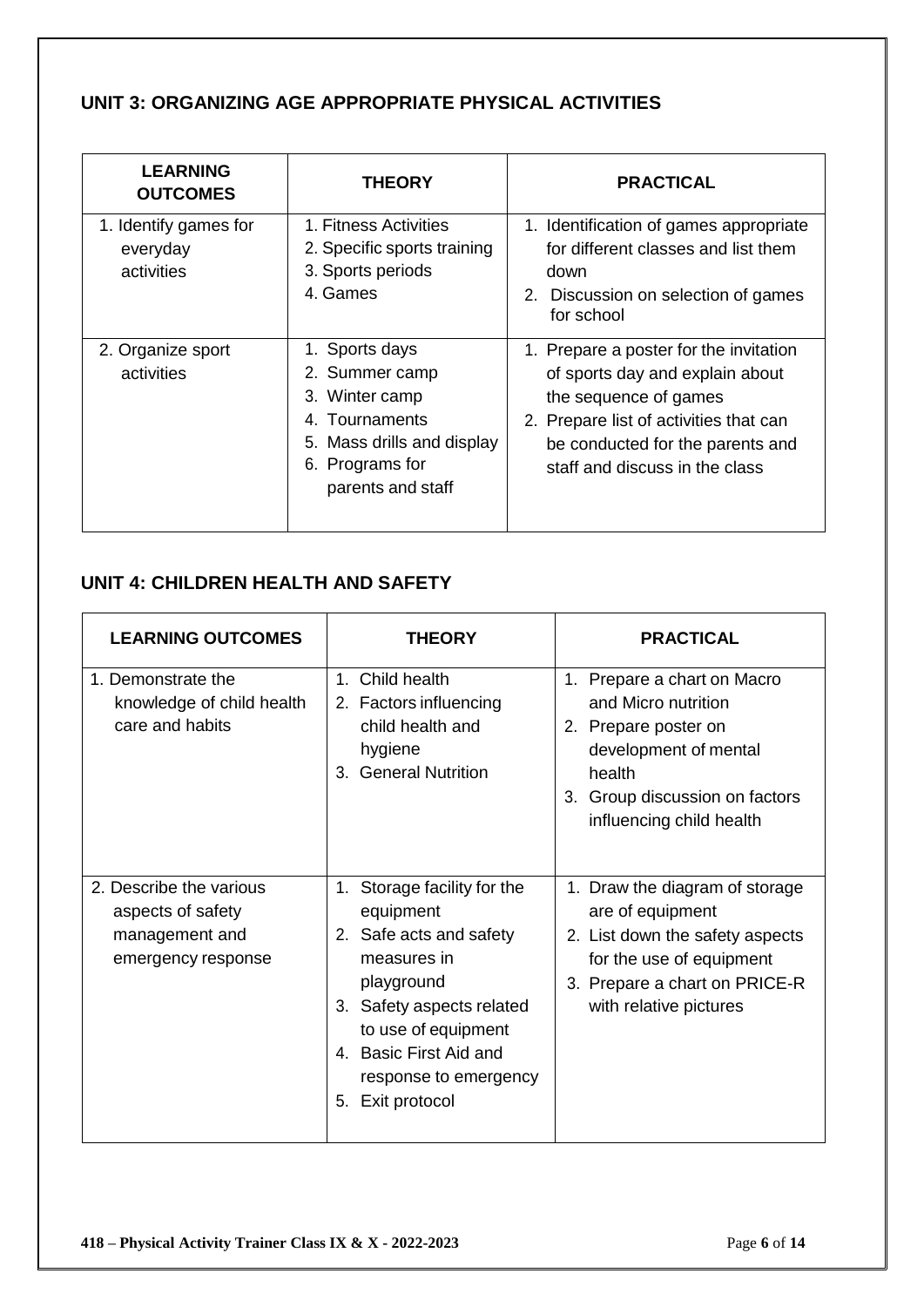# PHYSICAL ACTIVITY TRAINER (SUBJECT CODE - 418) **CLASS – X (SESSION 2022-2023)**

**Total Marks: 100 (Theory-50 + Practical-50)**

|                 | <b>UNITS</b>                                                                              |               | <b>NO. OF HOURS</b><br>for Theory and<br><b>Practical</b> | <b>MAX. MARKS</b><br>for Theory and<br><b>Practical</b> |
|-----------------|-------------------------------------------------------------------------------------------|---------------|-----------------------------------------------------------|---------------------------------------------------------|
|                 | <b>Employability Skills</b>                                                               |               |                                                           |                                                         |
|                 | Unit 1: Communication Skills-II*                                                          |               | 13                                                        |                                                         |
|                 | Unit 2: Self-management Skills-II                                                         |               | $\overline{7}$                                            | 3                                                       |
|                 | Unit 3: Information and Communication<br>Technology Skills-II                             |               | 13                                                        | 3                                                       |
| Part A          | Unit 4: Entrepreneurial Skills-II                                                         |               | 10                                                        | 4                                                       |
|                 | Unit 5: Green Skills-II*                                                                  |               | $\overline{7}$                                            |                                                         |
|                 | <b>Total</b>                                                                              | 50            |                                                           | 10                                                      |
|                 | <b>Subject Specific Skills</b>                                                            | <b>Theory</b> | <b>Practical</b>                                          | <b>Total</b>                                            |
|                 | Unit 1: Roles and Responsibilities of Early Years<br><b>Physical Activity Facilitator</b> | 16            | 16                                                        |                                                         |
|                 | Unit 2: Assessment and Evaluation of Students                                             | 11            | 21                                                        | 40                                                      |
| Part B          | Unit 3: Free-play                                                                         | 15            | 24                                                        |                                                         |
|                 | Unit 4: Monitoring and Inventory Management                                               | 15            | 32                                                        |                                                         |
|                 | <b>Total</b>                                                                              | 57            | 93                                                        | 40                                                      |
|                 | <b>Practical Work</b>                                                                     |               |                                                           |                                                         |
|                 | <b>Practical Examination</b>                                                              |               |                                                           | 15                                                      |
| ပ               | <b>Written Test</b>                                                                       |               |                                                           | 10                                                      |
| ť<br><u>ត្ថ</u> | Viva Voce                                                                                 |               |                                                           | 10                                                      |
|                 | <b>Total</b>                                                                              |               |                                                           | 35                                                      |
|                 | <b>Project Work/Field Visit</b>                                                           |               |                                                           |                                                         |
|                 | <b>Practical File/ Student Portfolio</b>                                                  |               |                                                           | 10                                                      |
| Part D          | Viva Voce                                                                                 |               |                                                           | 05                                                      |
|                 | <b>Total</b>                                                                              |               |                                                           | 15                                                      |
|                 | <b>Total</b>                                                                              |               | 200                                                       | 100                                                     |

**Note: \* marked units are to be assessed through Internal Assessment/ Student Activities. They are not to be assessed in Theory Exams**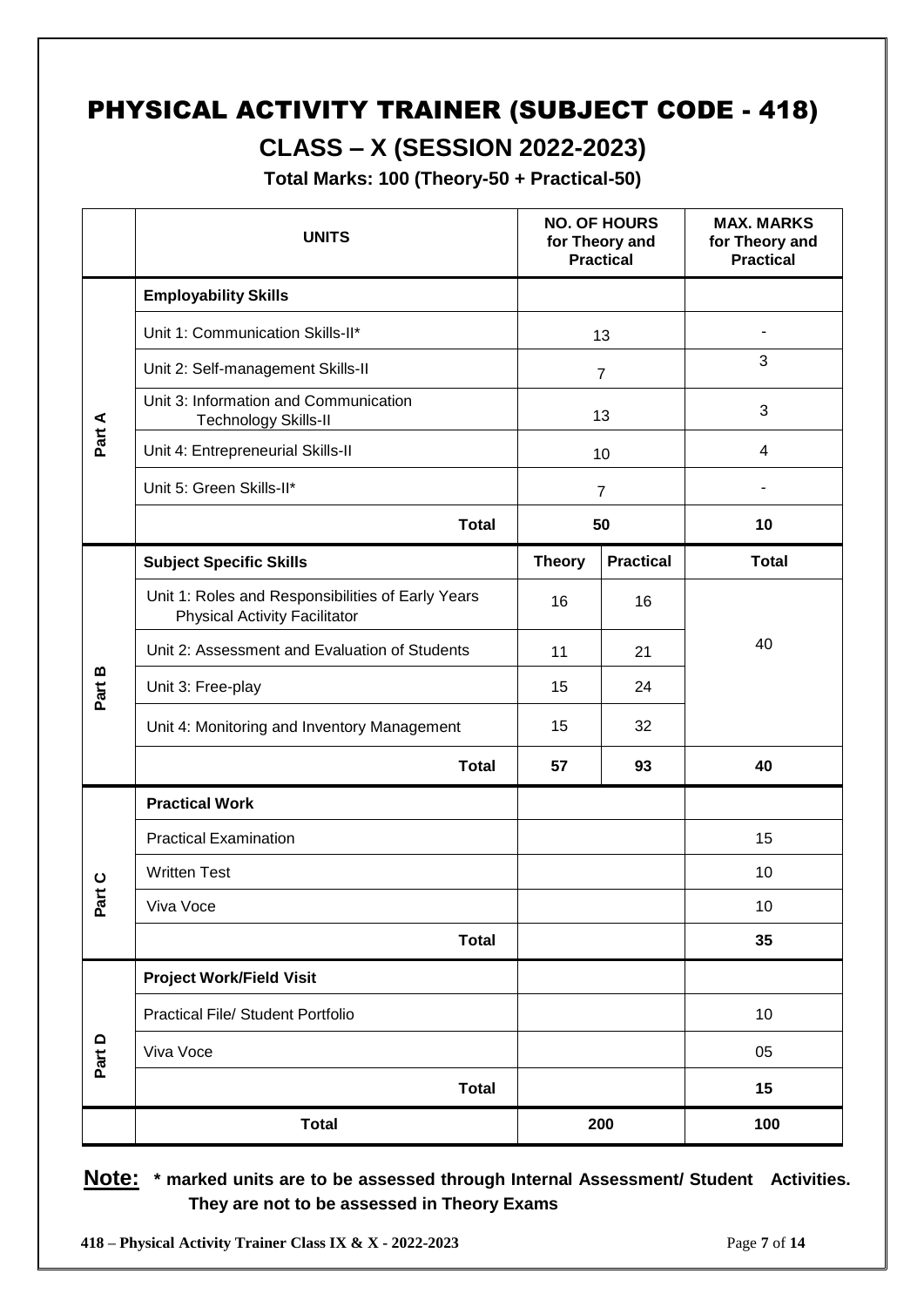### **DETAILED CURRICULUM/TOPICS FOR CLASS X**

### **Part-A: EMPLOYABILITY SKILLS**

| <b>S. No.</b> | <b>Units</b>                                               | <b>Duration in Hours</b> |
|---------------|------------------------------------------------------------|--------------------------|
| 1.            | Unit 1: Communication Skills-II*                           | 13                       |
| 2.            | Unit 2: Self-management Skills-II                          |                          |
| 3.            | Unit 3: Information and Communication Technology Skills-II | 13                       |
| 4.            | Unit 4: Entrepreneurial Skills-II                          | 10                       |
| 5.            | Unit 5: Green Skills-II*                                   |                          |
|               | <b>TOTAL DURATION</b>                                      | 50                       |

### **Note: \* marked units are to be assessed through Internal Assessment/ Student Activities. They are not to be assessed in Theory Exams**

**Detailed Curriculum/ Topics to be covered under Part A: Employability Skills can be downloaded from CBSE website**.

### **Part-B – SUBJECT SPECIFIC SKILLS**

- Unit 1: Role and Functions of Early Years Physical Activity Facilitator
- Unit 2: Assessment and Evaluation of Students
- Unit 3: Free-play
- Unit 4: Monitoring and Inventory Management

### **UNIT 1: ROLES AND RESPONSIBILITIES OF EARLY YEARS PHYSICAL ACTIVITY FACILITATOR**

| <b>LEARNING</b><br><b>OUTCOME</b>                                                                   | <b>THEORY</b>                                                                                                                                                                                                                                            | <b>PRACTICAL</b>                                                                                                                                                                                            |
|-----------------------------------------------------------------------------------------------------|----------------------------------------------------------------------------------------------------------------------------------------------------------------------------------------------------------------------------------------------------------|-------------------------------------------------------------------------------------------------------------------------------------------------------------------------------------------------------------|
| 1. Identify roles and<br>responsibilities of a<br>physical activity<br>facilitator                  | 1. Job description of an earlyyears<br>physical activity facilitator<br>2. Qualities of a goodteacher                                                                                                                                                    | 1. Discussion on the methods of<br>discipline inculcation in<br>students<br>2. Group discussion on pros and<br>cons of mass drill<br>3. Discussion on the importance<br>of talent identification in sports. |
| 2. Describe the<br>various activities to<br>be conducted by<br>the physical activity<br>facilitator | 1. Conducting basketball and<br>volleyball skill development<br>sessions<br>2. Altering the programs to meet<br>the participant turn out and skill<br>level.<br>3. Arranging facilities and<br>equipment for performing risk<br>management checks on the |                                                                                                                                                                                                             |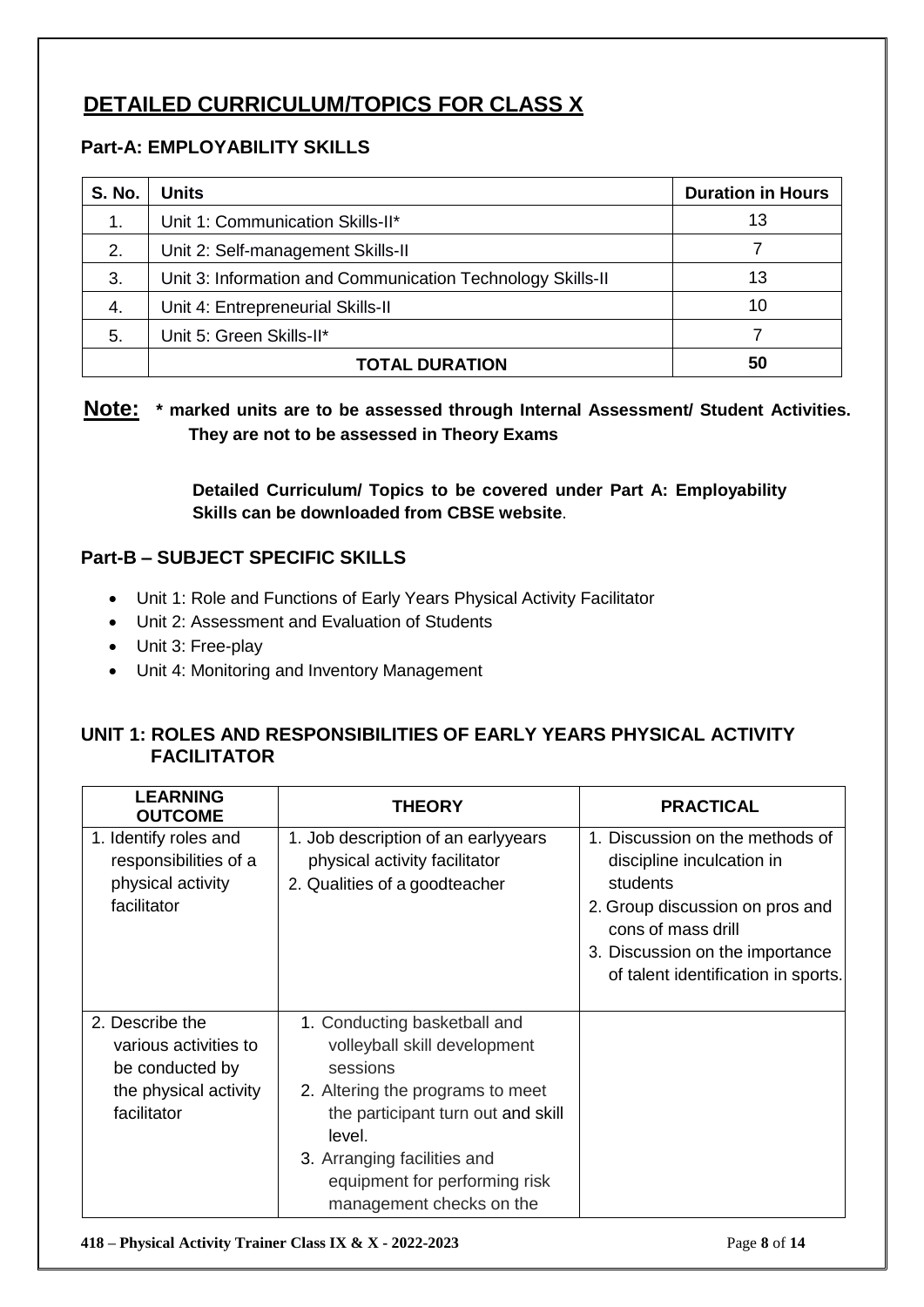| facility.                            |  |
|--------------------------------------|--|
| 4. Dealing with customers and        |  |
| answering questions.                 |  |
| 5. Established rules and regulations |  |
| and etiquetteguidelines              |  |
| 6. Ensuring the completion of all    |  |
| administrative paperwork             |  |
| activity plans, and participant      |  |
| feedback.                            |  |
| 7. Responding to situations          |  |
| requiring conflict resolutionand     |  |
| emergency incidents, including       |  |
| first aid or CPR.                    |  |

### **UNIT 2: ASSESSMENT AND EVALUATION OF STUDENTS**

| <b>LEARNING</b>                                             | <b>THEORY</b>                                                                                                                                                                                                                                        | <b>PRACTICAL</b>                                                                                                                                                            |
|-------------------------------------------------------------|------------------------------------------------------------------------------------------------------------------------------------------------------------------------------------------------------------------------------------------------------|-----------------------------------------------------------------------------------------------------------------------------------------------------------------------------|
| <b>OUTCOME</b>                                              |                                                                                                                                                                                                                                                      |                                                                                                                                                                             |
| 1. Describe the various<br>types and tools of<br>assessment | 1. Meaning of assessment and<br>evaluation<br>2. Diagnostic assessment<br>3. Skill assessment<br>4. Assessment tools and processes                                                                                                                   | Prepare a chart on<br>1.<br>difference between<br>assessment and evaluation<br>2. Classroom discussion on<br>which of the assessment is<br>better formative or<br>summative |
| 2. Prepare<br>assessment<br>report and<br>provide feedback  | 1. Preparation of report<br>Information identification<br>Analysis of report<br>٠<br>Conclusion andrecommendation<br>$\bullet$<br>Revise your report<br>٠<br>Providing feedback<br>٠<br>2. Steps of documenting feedback<br>• Objectives of feedback | 1. Slide presentation on steps<br>of report preparation and<br>feedback                                                                                                     |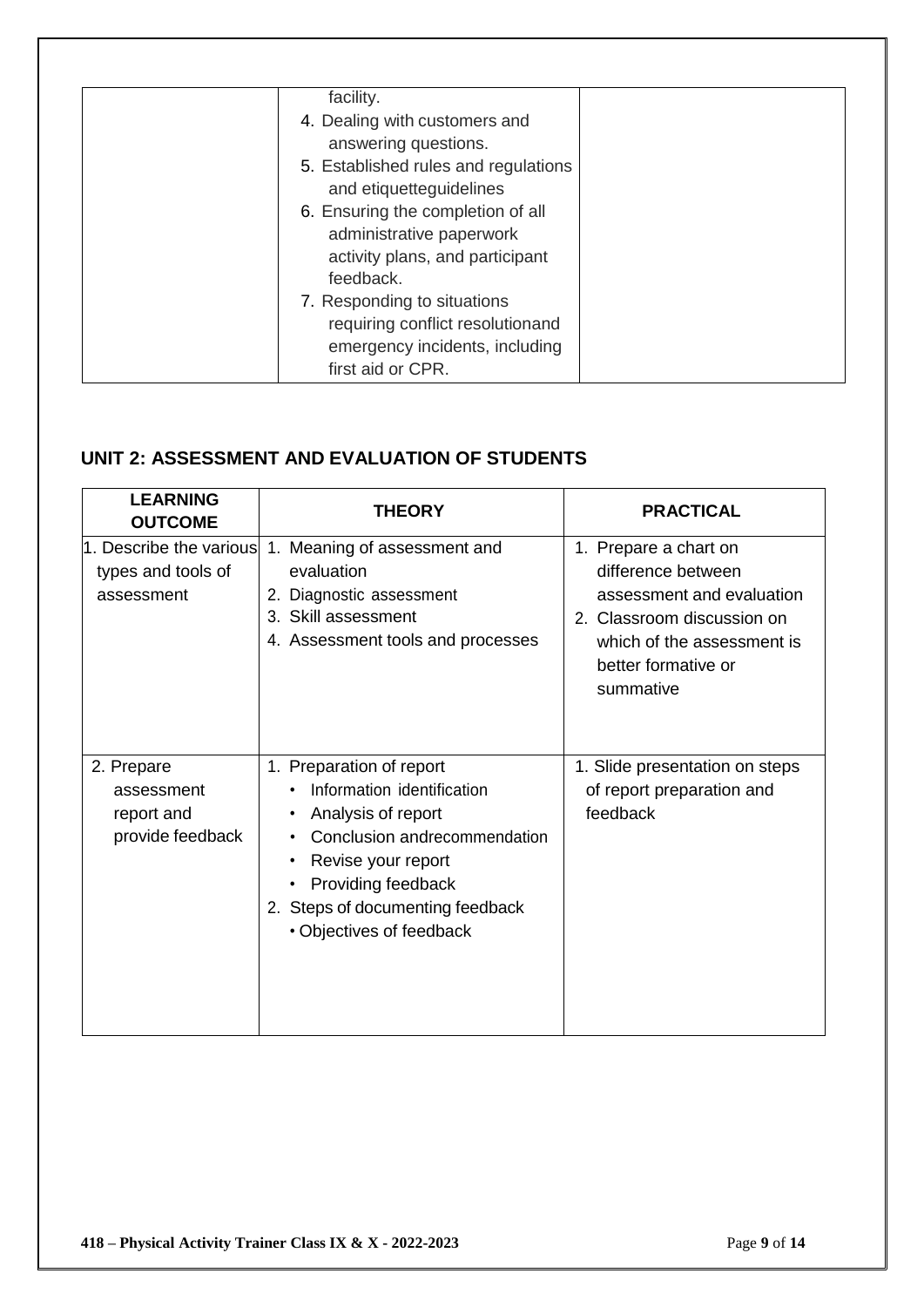### **UNIT 3: FREE-PLAY**

| <b>LEARNING</b><br><b>OUTCOME</b>                                         | <b>THEORY</b>                                                                                                                                                                                                        | <b>PRACTICAL</b>                                                                                                                                                                           |
|---------------------------------------------------------------------------|----------------------------------------------------------------------------------------------------------------------------------------------------------------------------------------------------------------------|--------------------------------------------------------------------------------------------------------------------------------------------------------------------------------------------|
| 1. Describe the<br>importance and<br>purpose of free-<br>play             | 1. Free play<br>2. Components of free play<br>3. Importance of free play in<br>student's life<br>4. Factors influencing recreational<br>activities                                                                   | 1. Write a paragraph on<br>importance of free play<br>students life<br>2. Make a chart of factors<br>influencing<br>free play                                                              |
| 2. Organize<br>Free-play<br>activities                                    | 1. Objective of activity<br>2. Selection of suitable free play<br>activity<br>3. Categorization and deviation of<br>groups<br>4. Area selection<br>5. Equipment selection<br>6. Organization of free play activities | 1. Group discussion on<br>importance of<br>categorization and<br>grouping in recreational<br>activities<br>2. Prepare<br>speech<br>a<br>on<br>equipment selection in free<br>play activity |
| 3. Demonstrate the<br>knowledge of<br>rehabilitation<br>through free-play | 1. Role of free-play in rehabilitation<br>2. Heterogeneous to homogeneous<br>group<br>3. Selection of suitable free play<br>activity<br>4. Session timing and time table<br>5. Recording data ofeach session         | 1. Prepare a pie chart on<br>rehabilitation through free<br>play                                                                                                                           |

### **UNIT 4: MONITORING AND INVENTORY MANAGEMENT**

| <b>LEARNING</b><br><b>OUTCOME</b>                     | <b>THEORY</b>                                                                                                                                                                                    | <b>PRACTICAL</b>                                                                                                                                    |
|-------------------------------------------------------|--------------------------------------------------------------------------------------------------------------------------------------------------------------------------------------------------|-----------------------------------------------------------------------------------------------------------------------------------------------------|
| 1. Describe the<br>process of inventory<br>management | 1. Importance of periodic inventory<br>check<br>2. Process of maintaining inventory                                                                                                              | 1. Write a<br>paragraph<br>about<br>listing<br>importance of<br>the<br>equipment<br>2. Prepare a flowchart on the<br>steps of Listing the equipment |
| 2. Manage props<br>and equipment                      | Report of listed equipment<br>2. Estimation of fund for<br>new<br>equipment<br>3. Estimation of money for repairing<br>of equipment<br>4. Monetary report of equipment<br>purchased and repaired | 1. Prepare a<br>report<br>0f<br>equipment in school sports<br>store room<br>2. Prepare a report of sports<br>equipment                              |

### LIST OF EQUIPMENT AND SUPPORT MATERIAL:

**418 – Physical Activity Trainer Class IX & X - 2022-2023** Page **10** of **14**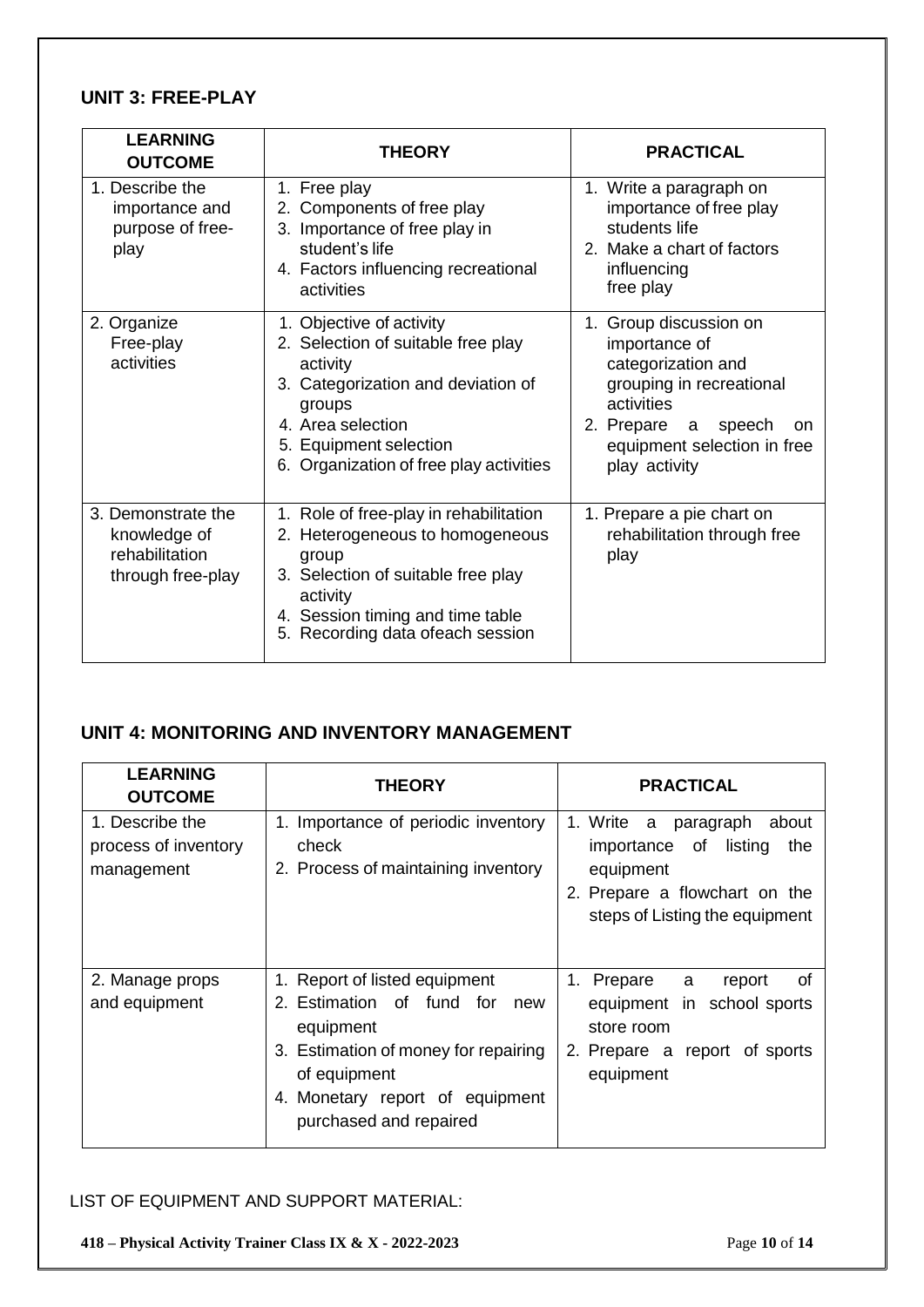The tools, equipment and materials required for training are quite expensive, therefore; only basic tools, equipment and accessories should be procured by the Institution so that the routine tasks can be performed by the students regularly for practice and acquiring adequate practical experience. A set of weight plates, bars and other weights with one cable machine may be procured for training and regular field visits should be organized to provide opportunities to the students/trainees for observation and hands-on practice.

### **TEACHER'S/TRAINER'S QUALIFICATION AND GUIDELINES:**

Qualification and other requirements for appointment of vocational teachers/trainers on contractual basis should be decided by the State/UT. The suggestive qualifications and minimum competencies for the vocational teacher should be as follows:

| <b>QUALIFICATION</b>                                                                                                                      | <b>MINIMUM COMPETENCIES</b>                                                     | <b>AGE LIMIT</b>                                                                                 |
|-------------------------------------------------------------------------------------------------------------------------------------------|---------------------------------------------------------------------------------|--------------------------------------------------------------------------------------------------|
| Post-graduation in Physical<br>Education from a recognized<br>Institute /University, with at least<br>1 year work/ teaching<br>experience | Effective communication skills<br>(oral and written)<br>Basic computing skills. | 18-37 years (as on Jan. 01<br>$(year)$ .<br>Age relaxation to be<br>provided as per Govt. rules. |

Vocational Teachers/Trainers form the backbone of Vocational Education being imparted as an integral part of *Samagra Shiksha*. They are directly involved in teaching of vocational subjects and also serve as a link between the industry and the schools for arranging industry visits, On-the- Job Training (OJT) and placement. These guidelines have been prepared with an aim to help and guide the States in engaging quality Vocational Teachers/Trainers in the schools. Various parameters that need to be looked into while engaging the Vocational Teachers/Trainers are modeand procedure of selection of Vocational Teachers/Trainers, Educational Qualifications, Industry Experience, and Certification/Accreditation. The State may engage Vocational Teachers/Trainers inschools approved under the component of Vocationalisation of Secondary and Higher Secondary Education under RMSA in the following ways:

(i) directly as per the prescribed qualifications and industry experience suggested by the PSS Central Institute of Vocational Education(PSSCIVE), NCERT or the respective Sector Skill Council (SSC) OR (ii) through accredited Vocational Training Providers accredited under the National Quality Assurance Framework (NQAF\*) approved by the National Skill Qualification Committee on 21.07.2016. If the State is engaging Vocational Teachers/Trainers through the Vocational Training Provider (VTP), it should ensure that VTP should have been accredited at NQAF Level 2 or higher.

\* *The National Quality Assurance Framework (NQAF) provides the benchmarks or quality criteria which the different organizations involved in education and training must meet in order to be accredited by competent bodies to provide government-funded education and training/skills activities. This is applicable to all organizations offering NSQF-compliant qualifications.*

**418 – Physical Activity Trainer Class IX & X - 2022-2023** Page **11** of **14** The educational qualifications required for being a Vocational Teacher/Trainer for a particular job role are clearly mentioned in the curriculum for the particular NSQF compliant job role. The State should ensure that teachers / trainers deployed in the schools have relevant technical competencies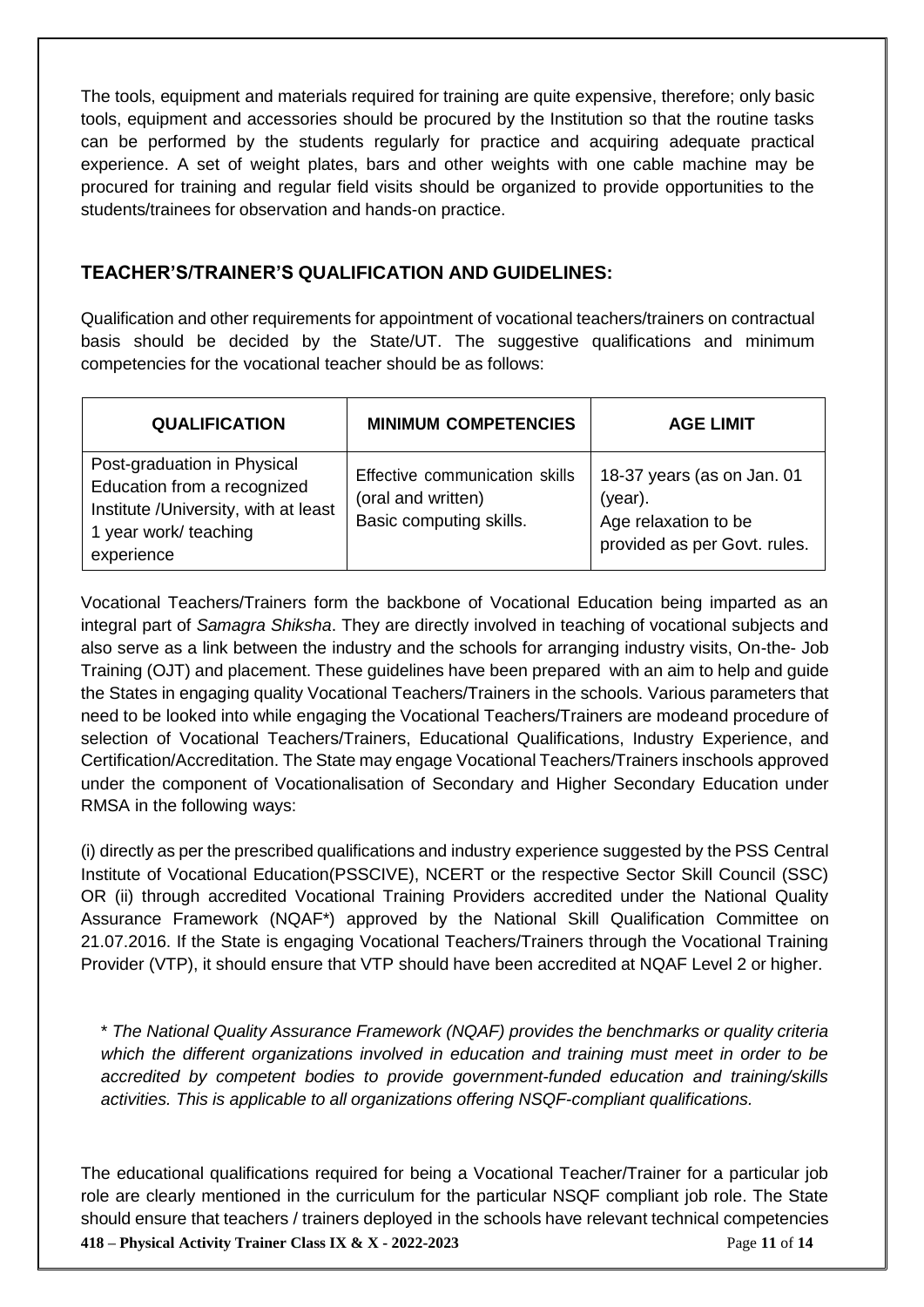for the NSQF qualification being delivered. The Vocational Teachers/Trainers preferably should be certified by the concerned Sector Skill Council for the particular Qualification Pack/Job role which he will be teaching. Copies of relevant certificates and/or record of experience of the teacher/trainer in the industry should be kept as record.

To ensure the quality of the Vocational Teachers/Trainers, the State should ensure that a standardized procedure for selection of Vocational Teachers/Trainers is followed. The selection procedure should consist of the following:

- (i) Written test for the technical/domain specific knowledge related to the sector;
- (ii) Interview for assessing the knowledge, interests and aptitude of trainer through a panel of experts from the field and state representatives; and
- (iii) Practical test/mock test in classroom/workshop/laboratory. In case of appointment through VTPs, the selection may be done based on the above procedure by a committee having representatives of both the State Government and the VTP. The State should ensure that the Vocational Teachers/Trainers who are recruited should undergo induction training of 20 days for understanding the scheme, NSQF framework and Vocational Pedagogy before being deployed in the schools. The State should ensure that the existing trainers undergo in-service training of 5 days every year to make them aware of the relevant and new techniques/approaches in their sector and understand the latest trends and policy reforms in vocational education. The Head Master/Principal of the school where the scheme is being implemented should facilitate and ensure that the Vocational Teachers/Trainers:
	- a) Prepare session plans and deliver sessions which have a clear and relevant purpose and which engage the students;
	- b) Deliver education and training activities to students, based on the curriculum to achieve the learning outcomes;
	- c) Make effective use of learning aids and ICT tools during the classroom sessions;
	- d) Engage students in learning activities, which include a mix of different methodologies, such as project based work, team work, practical and simulation based learning experiences;
	- e) Work with the institution's management to organize skill demonstrations, site visits, on- job trainings, and presentations for students in cooperation with industry, enterprises and other workplaces;
	- f) Identify the weaknesses of students and assist them in upgradation of competency;
	- g) Cater to different learning styles and level of ability of students;
	- h) Assess the learning needs and abilities, when working with students with different abilities
	- i) Identify any additional support the student may need and help to make special arrangements for that support;
	- j) Provide placement assistance

Assessment and evaluation of Vocational Teachers/Trainers is very critical for making them aware of their performance and for suggesting corrective actions. The States/UTs should ensure that the performance of the Vocational Teachers/Trainers is appraised annually. Performance based appraisal in relation to certain pre-established criteria and objectives should be done periodically to ensure the quality of the Vocational Teachers/Trainers. Following parameters may be considered during the appraisal process:

1. Participation in guidance and counselling activities conducted at Institutional, District and State level;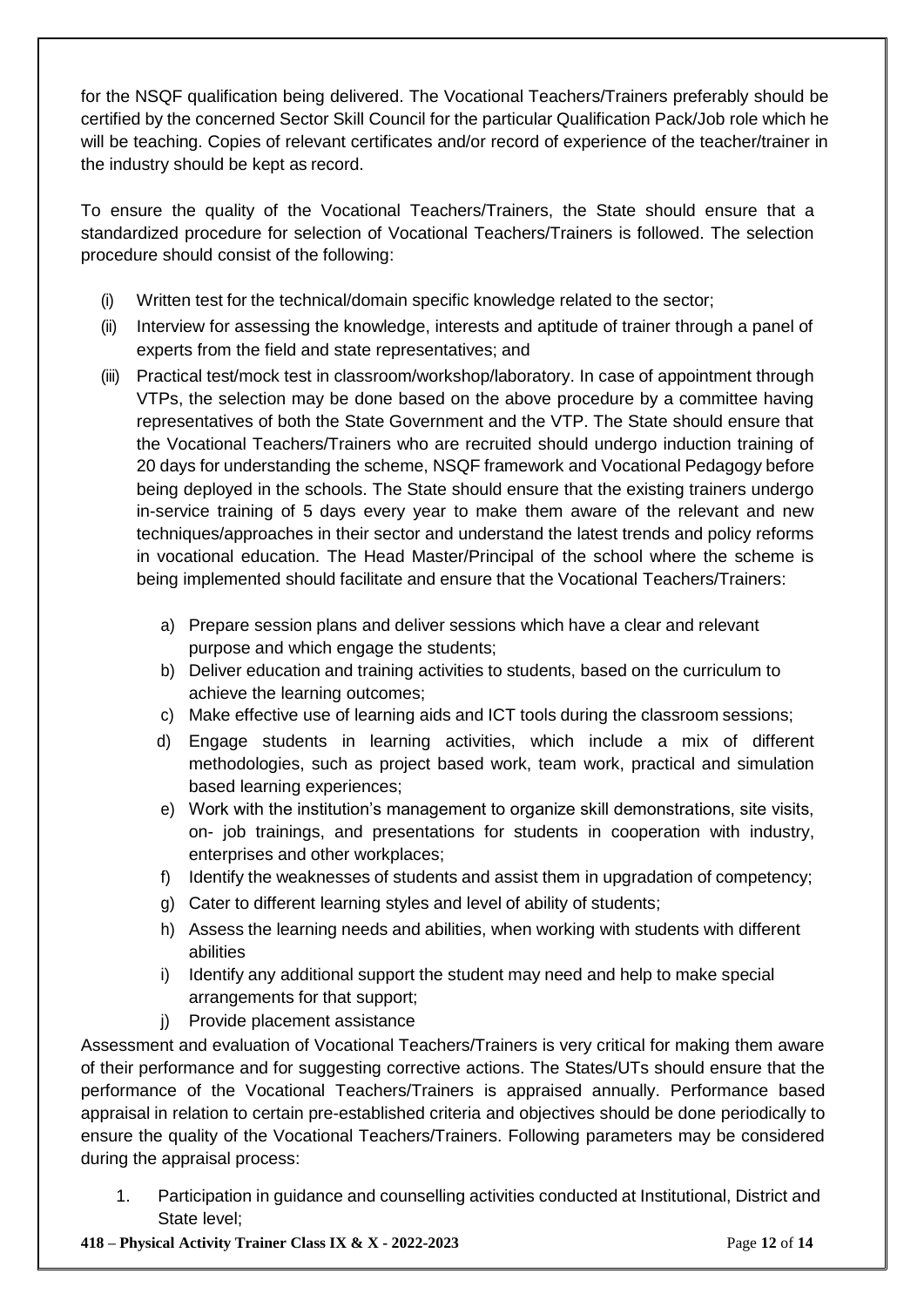- 2. Adoption of innovative teaching and training methods;
- 3. Improvement in result of vocational students of Class X or Class XII;
- 4. Continuous up gradation of knowledge and skills related to the vocational pedagogy, communication skills and vocational subject;
- 5. Membership of professional society at District, State, Regional, National and International level;
- 6. Development of teaching-learning materials in the subject area;
- 7. Efforts made in developing linkages with the Industry/Establishments;
- 8. Efforts made towards involving the local community in Vocational Education;
- 9. Publication of papers in National and International Journals;
- 10. Organization of activities for promotion of vocational subjects;
- 11. Involvement in placement of students /student support services.

### **CAREER OPPORTUNITIES**

Students who successfully complete their Vocational Training in Physical Education and Sports would be skilled to work as:

- Assistant to a Physical Education Teacher teaching age-appropriate physical activity in school
- Assistant to any coach teaching children age appropriate sports in a sports academy
- Member of a sports management team
- Assistant to venue operation manager in stadiums groundmen, equipment manager, etc.
- As a referee, umpire at the district level tournaments
- Yoga Instructor, Fitness trainer in gyms by doing a short additional certification course